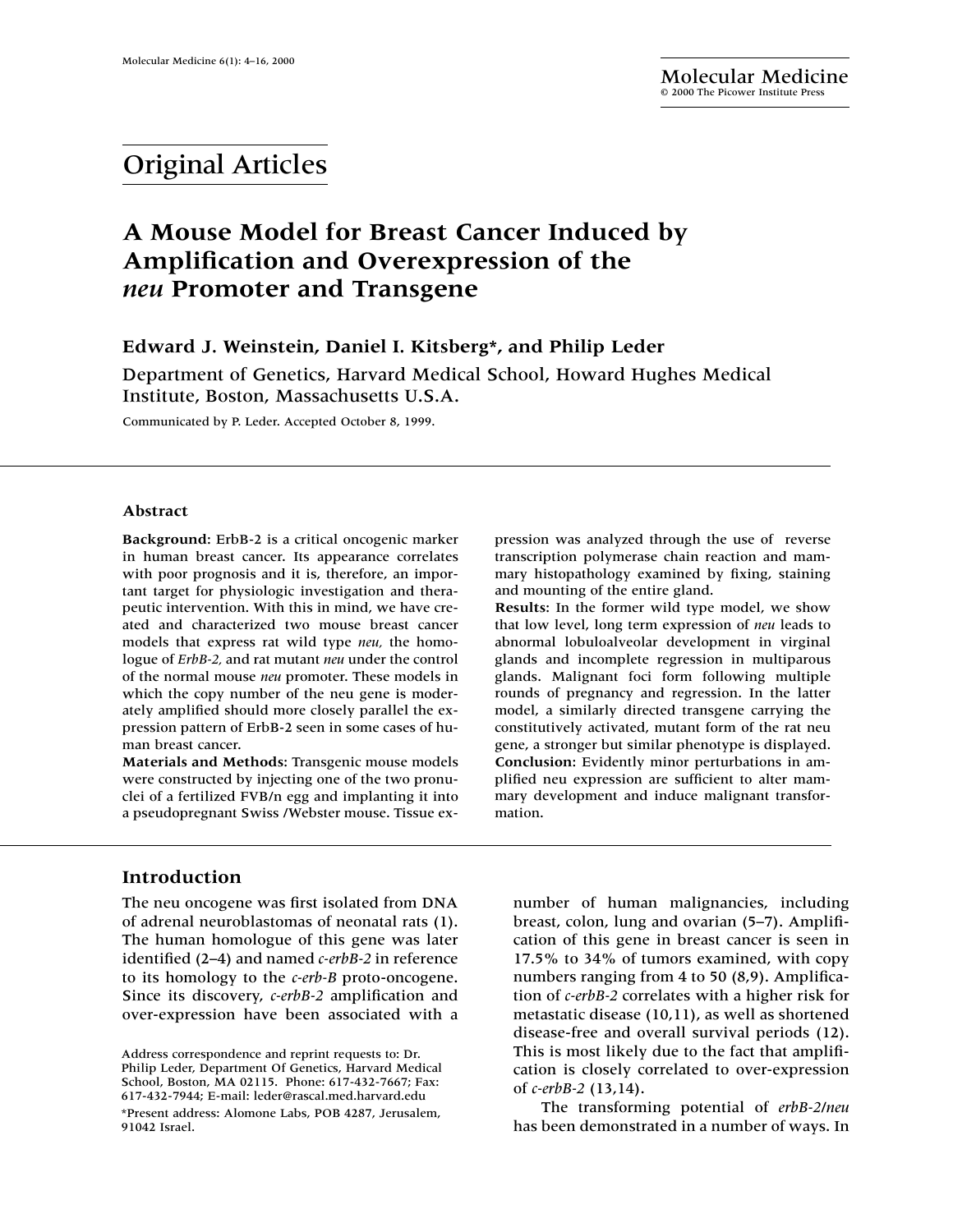vitro transformation assays have been utilized to show that high levels of expression of *c-erbB-2* mediate transformation in NIH3T3 cells (15), as determined by tumor formation after injection into athymic mice and in anchorage-independent growth assays. The level of expression has been shown to be critical for transformation. Mouse mammary tumor virus (MMTV)–based expression vectors with *neu* were proven to achieve transformation in the NIH3T3 cell line; whereas, SV40–driven *neu,* at a 20-fold lower level of expression, failed to do so (16,17). The effect of over-expression in murine mammary epithelia was analyzed through construction of MMTV/*neu* transgenic mice (18). Multiparous female mice with the oncogenic rat *neu* (MMTV/*neu\**) develop mammary adenocarcinomas at an average age of three months. MMTV promoter–based overexpression of the proto-oncogenic form of rat *neu* (MMTV/*neu*) also results in focal breast tumors but with a longer latency (19).

In order to further understanding of cellular *neu*'s in vivo regulation, the 5' upstream region of the transcriptional start site of the mouse gene was cloned and characterized (20). Chloramphenicol acetyltransferase (CAT) assays were used to determine functional variation in transcriptional activity among various lengths of the upstream region in NIH3T3 cells. One such construct containing 1.2 kb 5' flanking sequence was found to have CAT levels at thirteen fold higher than that of the full length 4.5 kb promoter.

Most mouse models developed to study the effects of over-expression of an oncogene in the mammary gland utilize extremely strong promoters that allow for high levels of transcriptional activity (21). Although these animals have proven useful in the study of signal transduction in the transformed tissue, the promoters they utilize are—of necessity—nonphysiologic. Not only are artificially elevated levels of oncogene expression allowed by these promoters, but, they are also not necessarily spatially nor temporally regulated in a physiologic manner. Although most human breast cancers are not associated with current pregnancy, most of the promoters that are widely used in mouse models of mammary gland tumorigenesis require the induction of pregnancy to reach high levels of transcriptional activity (22,23). *Neu* is expressed in the virgin, pregnant, lactating and regressing mammary gland of the mouse (24), making it difficult for transgene promoters, such as those of MMTV or the whey acidic protein (WAP), to accurately model the consequence of amplification of the *neu* gene throughout the course of murine development. We desired to create a model that involves overexpression of *neu* in a manner more consistent with that seen in human breast cancer. By constructing transgenic mice containing the first 1.2 kb upstream sequence of the mouse *neu* gene fused to either the cellular or transformed (Val664Glu) rat *neu* transgene, we designed a system that attempts to mimic cases of human breast cancer involving amplification of the *erbB-2* locus in expression and regulation.

## **Materials and Methods**

## *Cloning the Murine* neu *Promoter*

A 544 base pair fragment of the *neu* promoter was amplified by polymerase chain reaction (PCR) from mouse genomic DNA using the primers 5'- GATATCCCAGAGAGTCTT-3' and 5'-TCAGGC-TGGACCAGGCTGCG-3', and ligated into pCR (Invitrogen, Carlsbad, CA). This was then used as a probe to screen a 129 mouse genomic library (Genome Systems, St. Louis, MO). The clones were digested with *Nco I* and *Xba I* in order to isolate the 1.2 kb fragment and blunt end cloned into the *pSV2IgH/neu* or *pSV2IgH/neu\** vector from which the IG promoter/enhancer had been excised by *Hind III* digest.

## *Mammary Gland Whole Mounts*

The inguinal mammary gland fat pad was excised with scissors and forceps and spread on a glass slide. It was allowed to air dry for 1 min before overnight incubation in Tellyesniczky's fixative (70% ethanol:formaldehyde:glacial acetic acid at 20:1:1 ratio) at room temperature. Tissue was rinsed with running water for 1 hr followed by three 6-hour incubations in acetone. Mammary glands were then rehydrated by successive washings in 100%, 95% and 70% ethanol, followed by 30 min in running water. Tissues were then stained overnight in Carmine Red Stain [1 gram carmine red dye (Sigma, St. Louis, MO), 2.5 g potassium alum in 500 ml water]. After washing tissues in running water for 2 hr they were dehydrated in successive washes of 50%, 70%, 95% and 100% ethanol, followed by two overnight incubations in xylene.

#### *Histologic Evaluation*

Upon necropsy, tissue samples were preserved in Optimal Fix (American Master Tech Scien-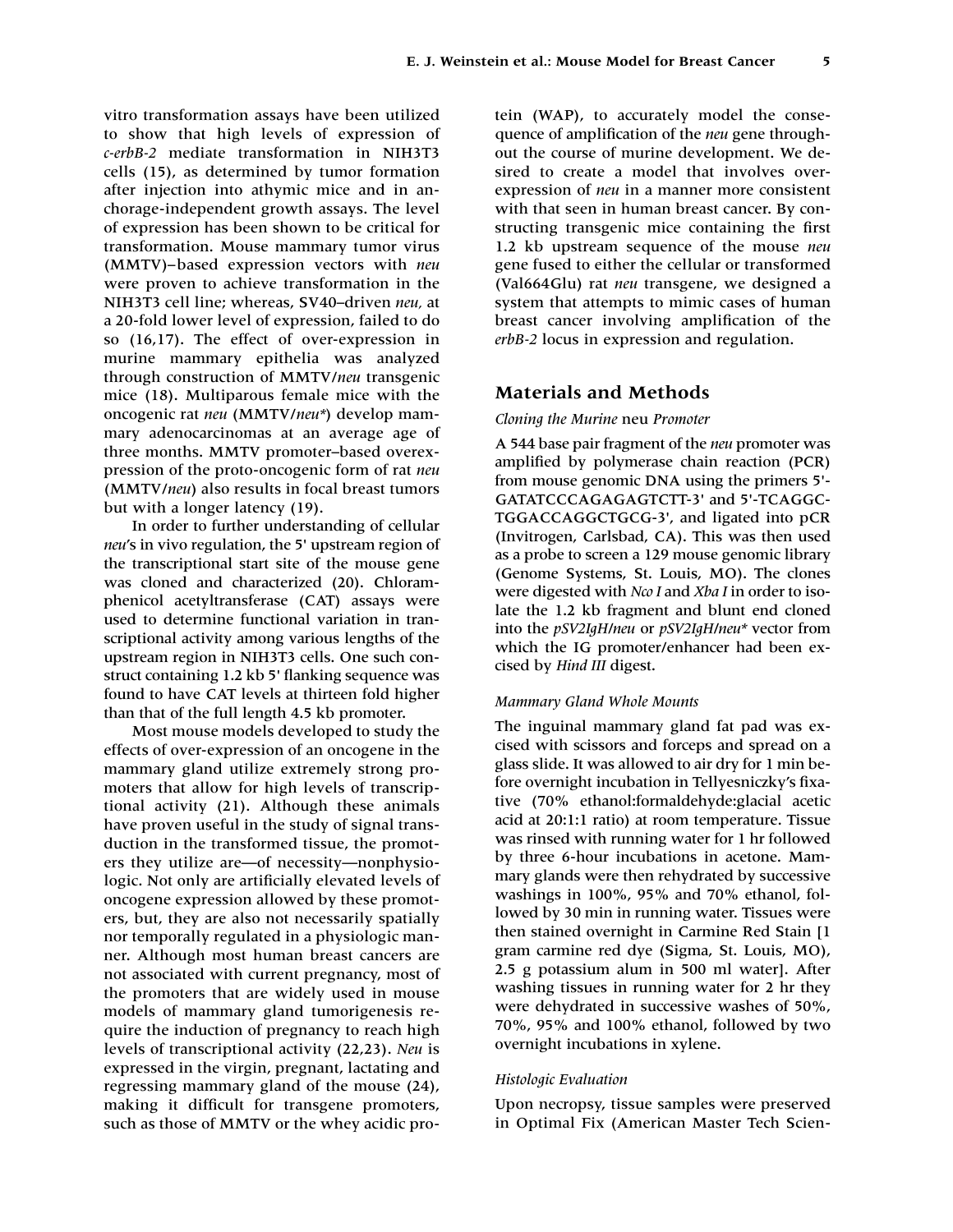tific, Inc., Lodi, CA).  $4 \mu m$  sections were cut and stained with hematoxylin and eosin by the Transgenic Core Pathology Laboratory at the University of California at Davis, CA.

### *Transgene Injection*

The pNcN plasmid was linearized with *Pvu I.* Approximately 10  $\mu$ g of DNA was run on a 1% agarose gel. The appropriate sized band was excised and the DNA was purified on a Qiagen column. The DNA was diluted in injection buffer (0.15 M KCl, 5 mM NaCl, 10 mM PIPES) at a concentration of  $1-10$  ng/ $\mu$ l. The DNA was then injected into one of the two pronuclei of a fertilized FVB/n egg and implanted into the oviduct of a pseudopregnant Swiss/Webster mouse.

#### *Identification of Transgenic Animals*

DNA was prepared from tail samples by incubating tails overnight at 50°C in 500  $\mu$ l Tail Buffer (17 mM Tris [pH 7.5], 17 mM EDTA, 170 mM NaCl, 0.85% SDS and 0.2% proteinase K added immediately prior to use). After proteins were pelleted in 250  $\mu$ l 6M NaCl and centrifuged, DNA was precipitated in 95% ethanol and resuspended in 100  $\mu$ l water. The DNA was electrophoresed through a 0.8% agarose gel after complete digestion with *BamHI* restriction enzyme. The gel was blotted overnight in 0.4 N sodium hydroxide onto a Genescreen Plus membrane (NEN Research Products, Boston, MA). The filter was then rinsed for 10 min in  $2 \times$  SSC (0.30 M sodium chloride, 0.030 M sodium citrate) and crosslinked by ultraviolet light. Filters were prehybridized for at least 1 hr at 42°C in hybridization solution (50% formamide,  $5 \times$  SSC,  $5\%$  dextran sulfate, 20 mM sodium phosphate,  $1 \times$  Denhardt's reagent, 0.5% sodium dodecyl sulfate and 20  $\mu$ g/ml sonicated herring sperm DNA) before probe was added. An 800-basepair *Pst I* fragment of SV40 polyA vector (18) was labeled with [∝32P]dCTP using random priming (Stratagene, La Jolla, CA) and hybridized to the membrane overnight at 42°C. Filters were washed at room temperature twice for 15 min in  $2 \times$  SSC/ 0.1% SDS and once for 10 min in 0.1  $\times$  SSC/ 0.1% SDS before exposing to film.

#### *Tumor Lysates and Western Blot Analysis*

Frozen tumor was homogenized in 2 ml NP-40 lysis buffer [50 mM Tris (pH 7.5), 150 mM NaCl, 1% NP-40, 2 mM EDTA, 1 mM sodium ortho-

vanadate, 10 mM NaF plus one Complete tablet (Roche Diagnostics, Chicago IL)] for 3 min on ice and incubated at 4°C for 30 min. The lysates were spun at maximum speed in a microcentrifuge at 4°C for 20 min and the supernatant was transferred into a clean Eppendorf tube. Equal concentrations of protein, as determined using the BioRad dye-binding microassay with bovine serum album as a standard, were electrophoresed through 8% SDS-PAGE gels. Bound proteins were then transferred to a PVDF membrane (Millipore, Bedford MA) and blocked overnight in blocking buffer  $(1 \times TBS)$ with 0.1% Tween-20 and 5% nonfat dried milk). Immunodetection was performed using anti-*neu* Ab-3 (Oncogene Research Products, Cambridge, MA) at a dilution of 1:200. Signal development was performed using an enhanced chemiluminescence method (Amersham, Piscataway, NJ).

## *Transfections into MCF-7 Cells*

CalPhos Maximizer (Clontech, Palo Alto, CA) was used to transfect MCF-7 cells with DNA at a concentration of 5.0  $\mu$ g of the construct of interest and  $0.5 \mu g$  of marker in 35 mm plates (Corning, Acton, MA). Cells were incubated 4.5 hours at 37 $\degree$ C and 5% CO<sub>2</sub> in DMEM (Gibco-BRL, Gaithersburg, MD) supplemented with 10% FBS (Sigma), 2% L-glutamate (Gibco-BRL) and 1% penicillin/streptomycin (Gibco-BRL). The cells were washed twice with  $1 \times$  PBS and incubated overnight in supplemented DMEM, and expanded into 15 cm plates and allowed to grow for 24 hr. Geneticin (Gibco-BRL) was added to DMEM at a concentration of 800  $\mu$ g/ml. After allowing 3 days in selection media for non-transfected cells to die, clones were picked and expanded.

#### *RT-PCR/Southern*

Organs were excised, frozen on dry ice and stored at  $-70^{\circ}$ C. Reverse transcription was performed on 2  $\mu$ g of total RNA isolated using RNA STAT-60 (Tel-Test, Inc, Friendswood, TX). cDNA was generated using Superscript II reverse transcriptase (Gibco-BRL) following the manufacturer's protocol. The forward and reverse primers used for amplification of the SV40 polyA region were 5'-CCTTACTTCTGTGGTGTGAC-3' and 5'-CC-TCTACAAATGTGGTATGG-3', respectively.  $\beta$ actin primers were utilized for the purpose of loading control: 5'-GCCGCCAGCTCACCATGG-3' and 5'-GGAGTACTTGCGCTCAGG-3'. Cycle conditions were: hot start, 94°C for 3 min; de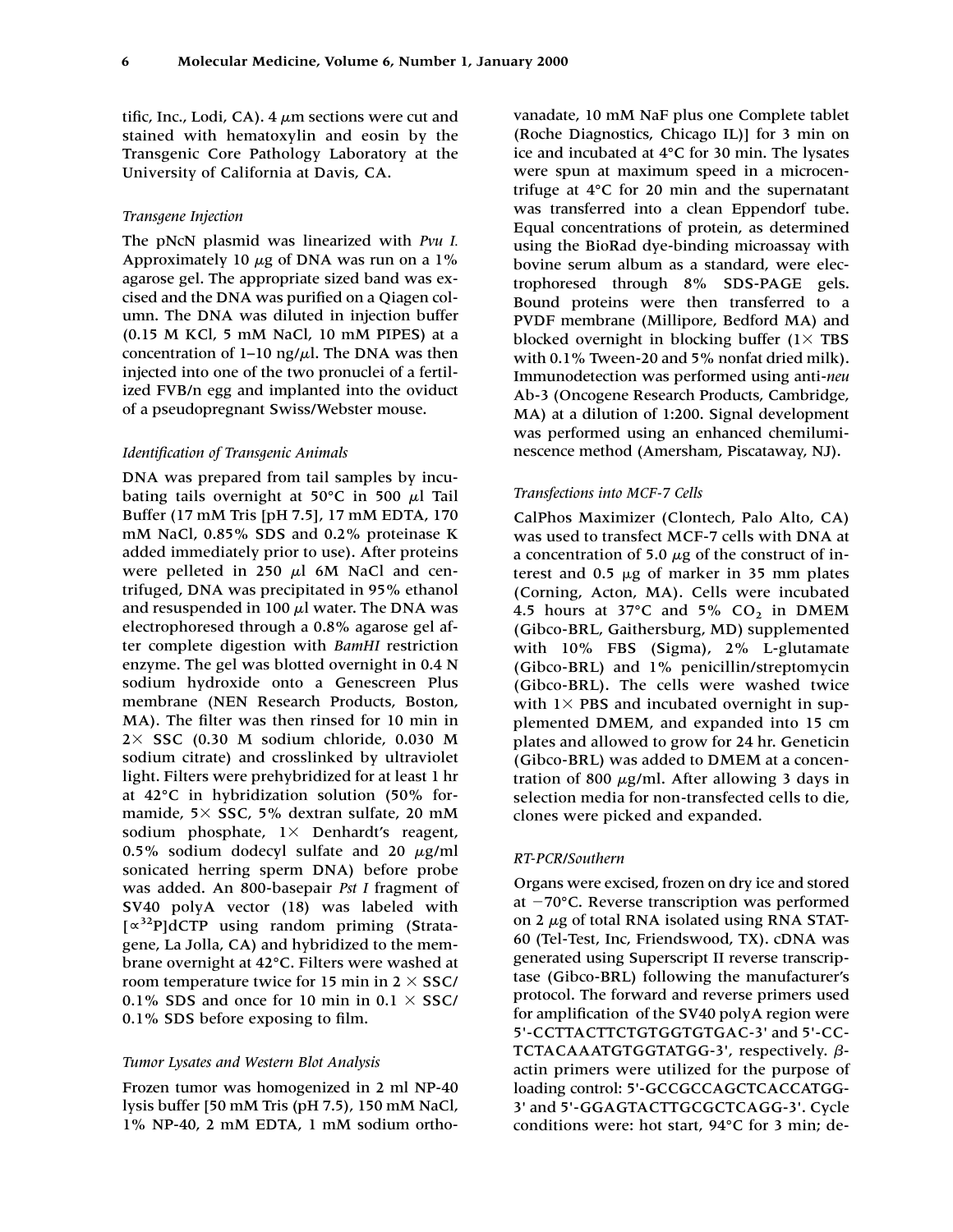naturation, 94°C for 1 min; annealing, 52°C for 1 min; and extension, 68°C for 2 min. All PCR reactions underwent 30 cycles, unless otherwise noted. Amplified products were electrophoresed through 1% agarose gels and transferred overnight in 0.4 N NaOH to Genescreen Plus membrane (NEN Research Products). The filters were then prehybridized and probed as described above. All cDNAs were individually tested in parallel reactions lacking reverse transcriptase to confirm a lack of contaminating genomic DNA.

## **Results**

## *Expression in Mammary Epithelial Cells*

We first sought to determine if a fragment of the *neu* promoter would be active in mammary epithelial cells. The 1.2 kb region 5' of the neu transcriptional start site was previously shown to induce high levels of CAT activity when transfected into NIH3T3 cells (20). This 1.2 kb promoter was isolated from a mouse 129 genomic library and blunt end cloned into the *pSv2IgH/neu* vector (25) from which the immunoglobulin (IG) promoter/enhancer had been excised. The human mammary epithelial cell line MCF-7 was then transfected with this

construct, termed *pNcN,* or vector alone, and multiple clonal populations were picked. Reverse transcription polymerase chain reaction (RT-PCR) was then performed using primers for the SV40 polyA region. The RT-PCR was also performed on a cell line, termed 980NF, established from a mammary gland tumor excised from an MMTV/*neu\** transgenic mouse (18), which served as a positive control. Multiple clones of cells transfected with the *neu* promoter/*neu* transgene construct do transcribe the transgene from the murine promoter (Fig. 1A), showing that the promoter is active in mammary cells. RT-PCR was performed using human  $\beta$ -actin primers to control for loading (Fig. 1B). No bands were identified in the cell line with vector alone nor in any of the control reactions lacking reverse transcriptase.

#### *Construction of Transgenic Mice*

We next created transgenic mice overexpressing the *neu* promoter/*neu* transgene construct. Recombinant plasmid was microinjected into the male pronucleus of a one cell mouse embryo and three transgenic founder animals were created. One founder died at approximately 1 month of age and one was incapable of passing the transgene, but the third founder





positive control. Reverse transcription was performed with either Superscript II RT or water and cDNA was amplified using SV40 polyA primers. (B)  $\beta$ -actin is amplified from the cDNAs to show consistent loading.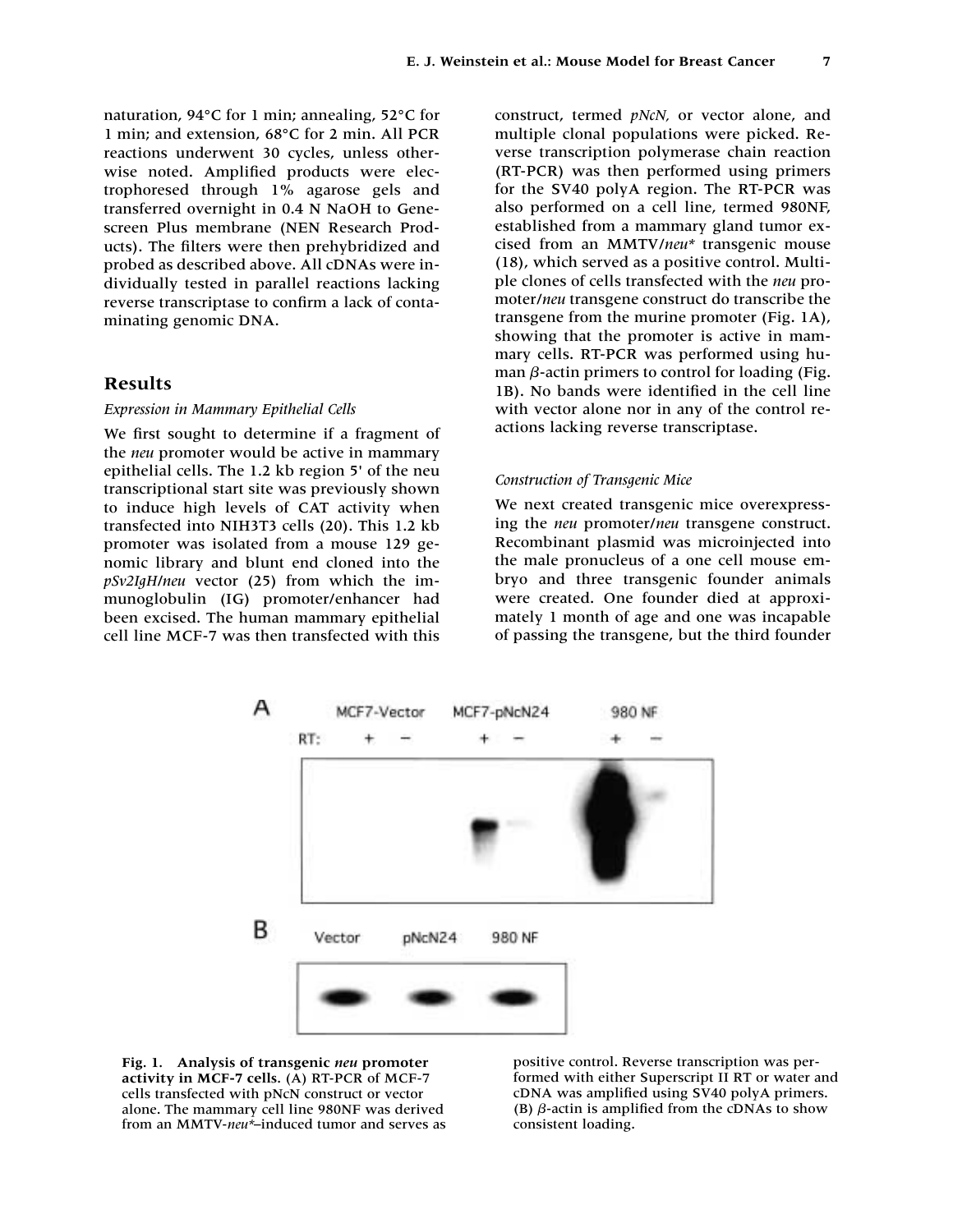did survive to adulthood and passed the transgene to progeny in a Mendelian fashion as determined by Southern blot analysis with an SV40 polyA probe (Fig. 2A). This line, named NN60, has been fully characterized and will be described herein.

In order to determine the plasmid insertion number, restriction enzyme digests were performed on genomic DNA from wild type and transgenic mice (Fig. 2B). When digested with *BamHI*, DNA from transgenic animals showed an additional band when hybridized with a probe for *neu.* This probe recognizes both the endogenous murine gene as well as the transgenic rat *neu.* When quantified by phosphoimager densitometry analysis, it can be seen that the NN60 line of mice contains only a single additional copy of the murine *neu* promoter, followed by the rat transgene (Fig. 2C).



**Fig. 2. Southern blot analysis of NN60 transgenic mice.** Genomic tail DNA was digested with *BamHI.* (A) Hybridization with SV40 polyA probe. (B) Hybridization with a NN60-3 probe (corresponding to rat nucleotides 2384-2770). (C) Copy number of wild type and transgenic neu was calculated by comparing volume of wild type band with volume of transgenic band and normalizing the wild type value at 2. Calculations performed using phosphoimager densitometry.

#### *Expression of the Transgene in the Mouse*

Endogenous *neu* expression varies, depending on the organism and the stage of development investigated. Inconsistencies can be found throughout the literature, presumably due to the method of detection utilized (26). We wanted to determine which organs were expressing the transgene and to confirm that the promoter was indeed active in the mammary gland. Through use of RT-PCR with primers to the SV40 polyA region, we found that the transgenic promoter was active in the ovary, lung, heart and testis (Fig. 3A). The liver and kidney, however, failed to express the transgene. In all cases, a control RT-PCR was performed with water substituted for the reverse transcriptase enzyme to ensure that amplification was occurring from cDNA and not genomic DNA. All of the control lanes were negative.

The same primer pairs were used to elucidate the transgene activity in the various stages of mammary gland development (Fig. 3B). Amplification of the targeted cDNA was clearly seen in the lanes representing the virgin, 7-day pregnant and 9-day regressing mammary gland. The transcript of the transgene did not appear to be present in the lactating animal. A wild type virgin female was used as a control for specificity of the primers. The lane in Figure 3B representing this animal contains no signal, nor do the lanes representing RT-PCR reactions with water substituted for reverse transcriptase.

## *Effects of an Additional Copy of neu in the Mammary Gland*

We decided to study the consequence of transgene expression in the mammary gland by examining ductal morphogenesis. Our expression analysis showed that the transgene was produced in the mammary gland even before the animal was mated. Therefore, we sought to determine if there were any long-term developmental abnormalities associated with low level transgene expression in the virgin mammary glands. Mammary gland whole mounts stained with carmine red alum were prepared in order to study the growth of the ductal tree (27).

At the onset of puberty, in the first 3–4 weeks of development, end buds appear at the mammary ductal tips in female wild type mice.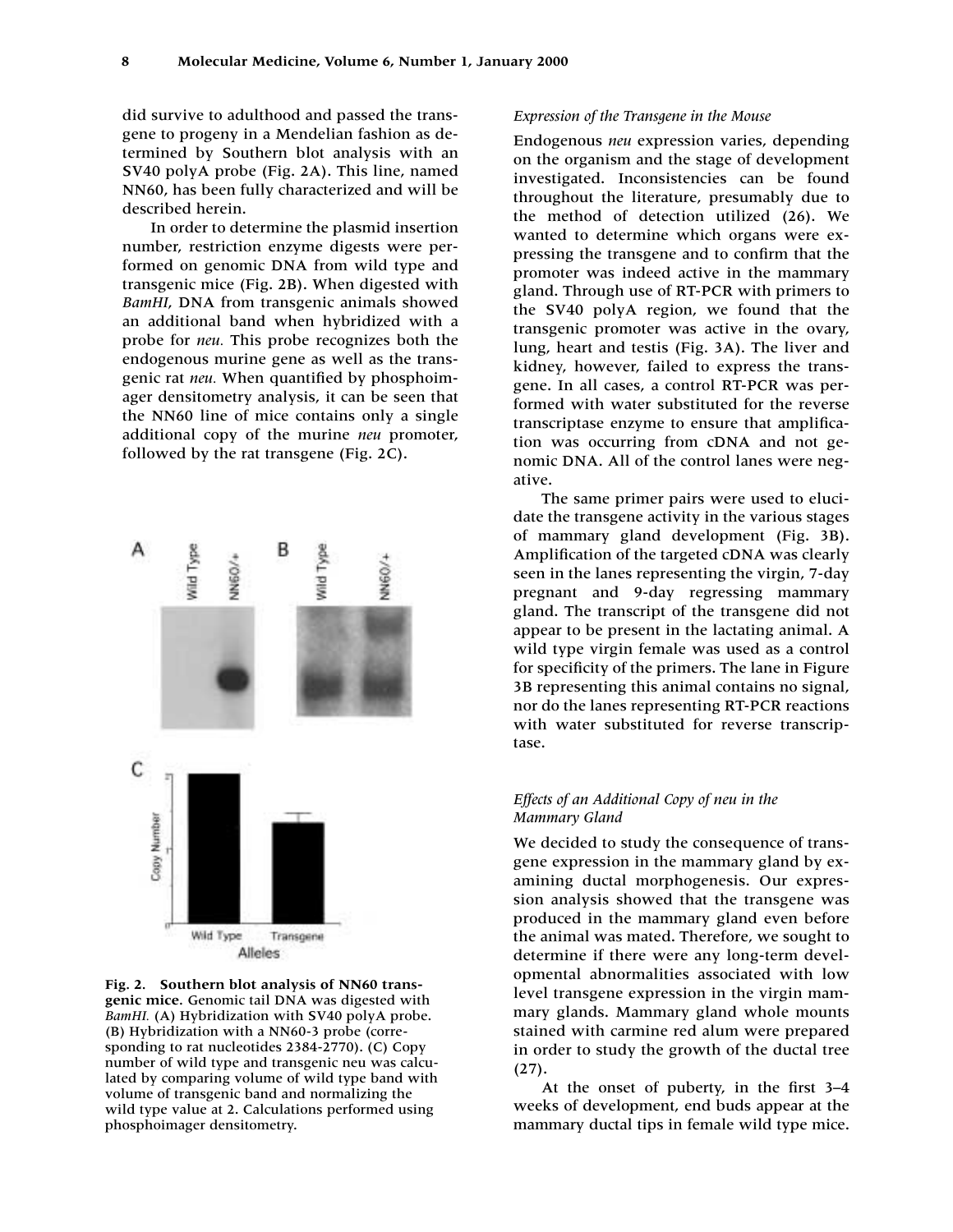

**Fig. 3. Expression of the pNcN transgene in transgenic mice.** (A) RT-PCR was performed on ovary, lung, heart, liver and kidney of a virgin female and testis of a male NN60 transgenic mouse using SV40 polyA primers. (B) RT-PCR with SV40 polyA primers used on female mammary gland

Terminal end buds drive morphogenesis within the gland by supplying differentiated ductal and myoepithelial cells during elongation of the ducts (28). The pattern of growth into the periphery continues in the virgin until the ducts reach the limits of the mammary fat pad, at which time the end buds regress. With the exception of some activity associated with the estrous cycle, the gland remains mitotically quiescent until pregnancy occurs. A clear zone of the fat pad remains between the ducts of the mature virgin, which will eventually be occupied by

lobules during pregnancy (29). This quiescent nature of the adult virgin mammary gland was not seen in the transgenic animal. Although additional ductal branching did not seem to occur, epithelial cells were seen to fill the interductal spaces (Figs. 4A and 4B). This was reminiscent of a gland in early stages of pregnancy. With continuing age, lobuloalveolar structures were formed and multiplied and some degree of ductissue from virgin 7-day pregnant, lactating and 9 day regressed transgenic mice. A wild type virgin is also shown for control of primer specificity. These samples underwent 40 rounds of PCR amplification.

tal enlargement occurred (Figs. 4C and 4D). Precocious lobular development and alveolar hyperplasia were confirmed by hematoxylin and eosin staining of the virgin mammary gland sections. A majority of the alveoli showed evidence of secretory activity and small droplets of fat could be seen throughout the cytoplasm of the epithelial cells (Figs. 4E and 4F). In addition, the epithelial secretions showed a punctate pattern of yellow staining, indicative of lactoferrin, a protein product seen in lactating or regressing glands (30,31).

A more severe phenotype of this mouse could be seen in the mammary gland after two rounds of pregnancy and regression. In a wild type mammary gland there was a brief phase of secretory engorgement after weaning, followed by absorption of the milk proteins and collapse of the alveoli in a wild type mammary gland (32; Figs. 5A and 5C). In contrast, the transgenic mammary gland showed a failure to fully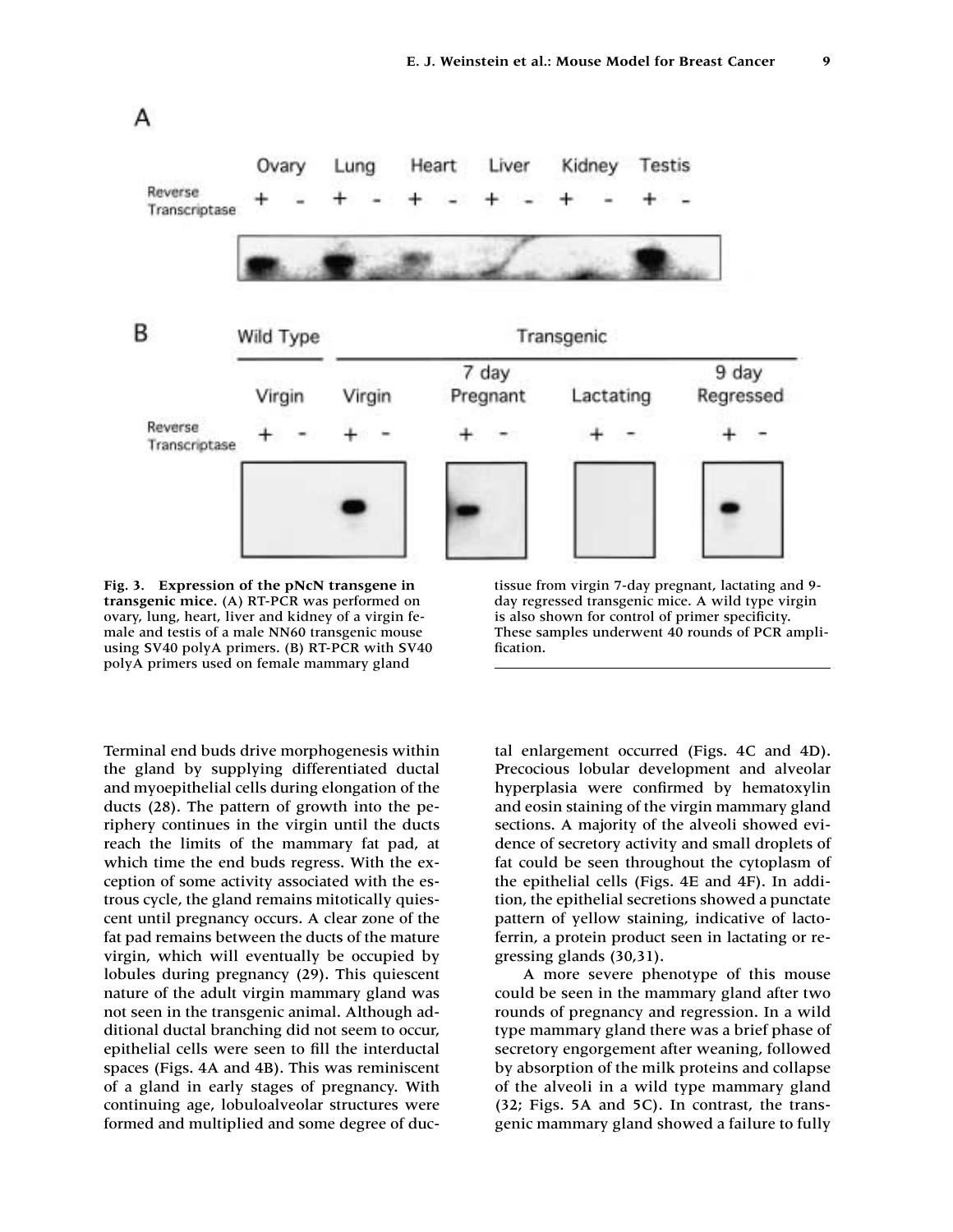

**Fig. 4. Whole mounts and hematoxylin/eosin stained sections of wild type and NN60 transgenic virgin mammary glands.** Virgin mammary gland from 9-month-old (A) wild type female and (B) NN60 transgenic littermate. Whole mounts were spread on slides, fixed and stained with carmine red in order to elucidate ductal structure.

involute (Figs. 5B and 5D), with lobuloalveolar structures branching off of the primary and secondary ducts persisting months after weaning. This occurred after the first pregnancy, but became increasingly more pronounced after multiple rounds of lactation and weaning. The ducts also appeared to be slightly dilated. However, as in the case of the virgin transgenic animals, the overall ductal structure was largely preserved.

Even after continuous mating for over a year and a half, these transgenic animals carrying the *neu* promoter/*neu* transgene failed to develop palpable mammary tumors. Upon dissection, however, small foci could be seen throughout the fourth inguinal and third thoracic glands. Many of these lesions were keratoacanthomas, composed largely of squamous epithelium producing large quantities of laminar keratin (Figs. 5E and 5F). Small areas of glandular differentiation were seen at the margins of some mammary glands (Fig. 5E), which were delineated by fibrous connective tissue. In some cases, there were nests of dysplastic Mammary gland from 19-month virgin (C) wild type compared was that of (D) NN60 transgenic littermate. Hematoxylin/eosin stained sections viewed at  $200\times$  highlight the proliferation of alveoli and production of lipids and lactoferrin in the (F) transgenic gland in contrast to the (E) wild type gland.

squamous cells producing extensive laminar keratin (Fig. 5G) and displaying high mitotic rates. All of these tumors appeared to be surrounded by dense fibrous stroma and confined to the mammary gland tissue. No primary tumors were found in any other tissue and metastases were never noted.

## *Effect of Expression of Oncogenic* neu *when Transcribed from the* neu *Promoter*

In addition to the construction of the NN60 transgenic line, we also created a transgenic mouse over-expressing the oncogenic form of *neu* (Val664Glu) transcribed by the murine *neu* promoter. This mouse, termed TNT for "transforming *neu* transgene," contained the same transgene that was found in the NN60 mouse, except for the point mutation in the transmembrane domain, which rendered the protein constitutively active. We had multiple lines of this mouse with the same phenotype, which was extremely similar to that of the NN60 animals. In the adult virgin mammary gland, there was pre-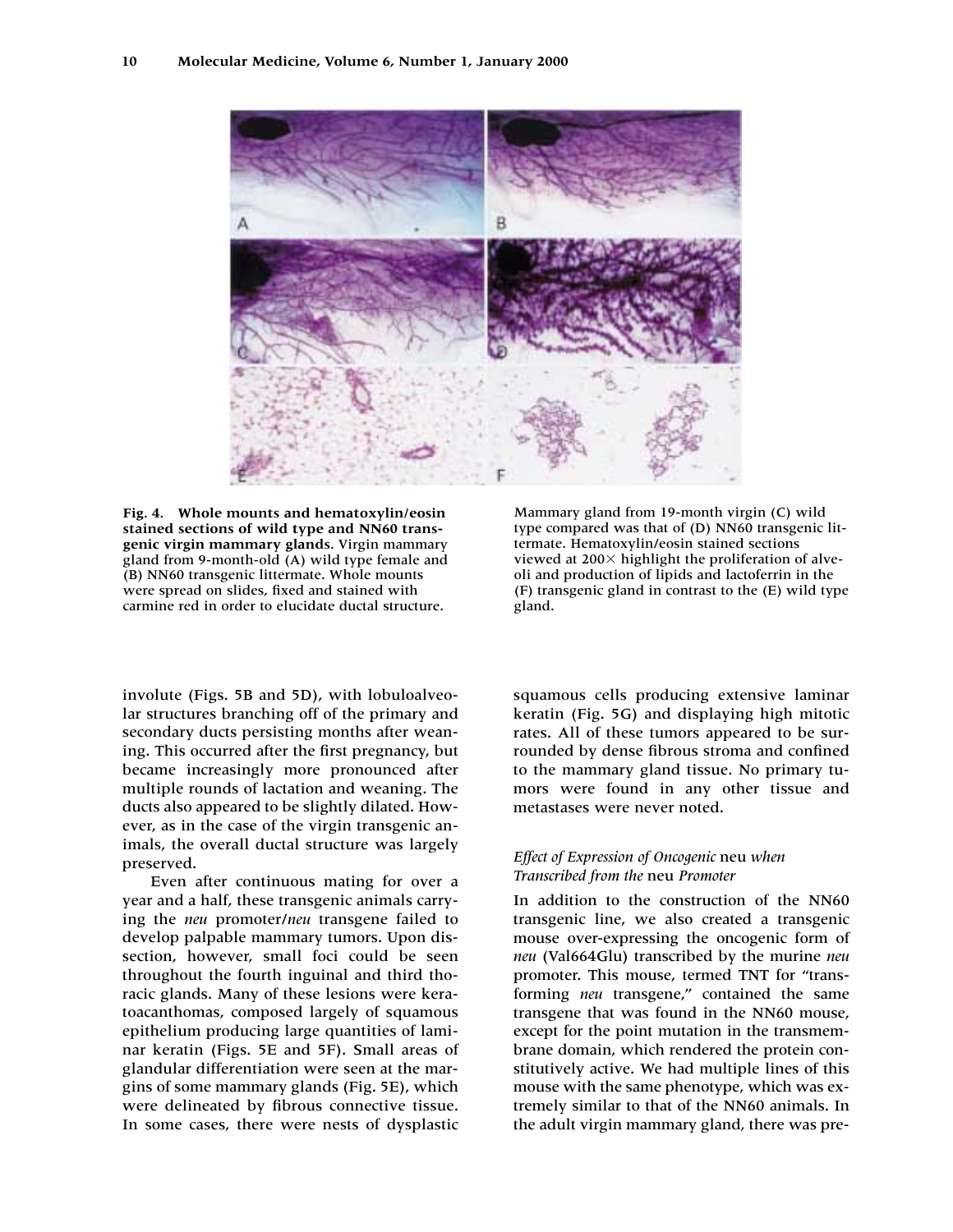

**Fig. 5. Multiparous mammary glands of wild type and NN60 transgenic mice.** Mammary gland whole mounts taken from wild type (A and C) and transgenic (B and D) animals 17 days after weaning of their second litter. At the lower portion of  $10\times$ magnification (A and B), proliferation of lobuloalveoar structures can be seen throughout the

cocious lobuloalveolar development throughout the tissue, as well as dilation of the primary and secondary ducts (Figs. 6A and 6B) with some regions showing more extensive proliferation. Similar to the virgin gland containing the *neu* promoter and the cellular *neu* transgene, the overall architecture of the ducts appeared to be intact.

The phenotype of the multiparous animal was even more striking. After three rounds of pregnancy, the mammary gland of the *neu* promoter/transforming *neu* transgene animal showed an inability to involute when compared with the wild type control (Figs. 6C and 6D). Although some residual acinar structure usually remained in an FVB/n female after many pregnancies, the level seen in these transgenics was extraordinarily high. Hematoxylin and eosin stained slides revealed that the mammary gland appeared to be in a stage of early regression (Fig. 6G), presenting with copious amounts of both lipid secretions and

transgenic gland. Higher magnification of 30 $\times$  (C and D) reveals slightly dilated ducts and numerous clusters on each branching duct of the NN60 mouse. (E-G) Hematoxylin and eosin staining of sections of small tumor foci found in the third thoracic mammary gland as seen at a magnification of  $200\times$ .

lactoferrin. In addition, when the fourth inguinal mammary gland was examined by whole mount, one could see an average of four to five small tumor foci spread throughout the gland. Several multiparous females also developed palpable tumors, with an average age of onset of 14.5 months. Hematoxylin and eosin stained slides of these tumor sections revealed tumors with multiple morphologies. Several tumors were composed of solid nests of cells (Fig. 6E), that, as in the case with the nodules from the mammary gland of the *neu* promoter/cellular *neu* transgene animal, appeared to be producing noticeable quantities of laminar keratin. Masses consisting of dysplastic glands and squamous epithelium were also noted. A tumor not usually noted in MMTV/*neu* mice was also seen, in which nests of micropapillary neoplasm were formed and surrounded by a dense connective tissue (Fig. 6F), with necrosis occurring within the centers.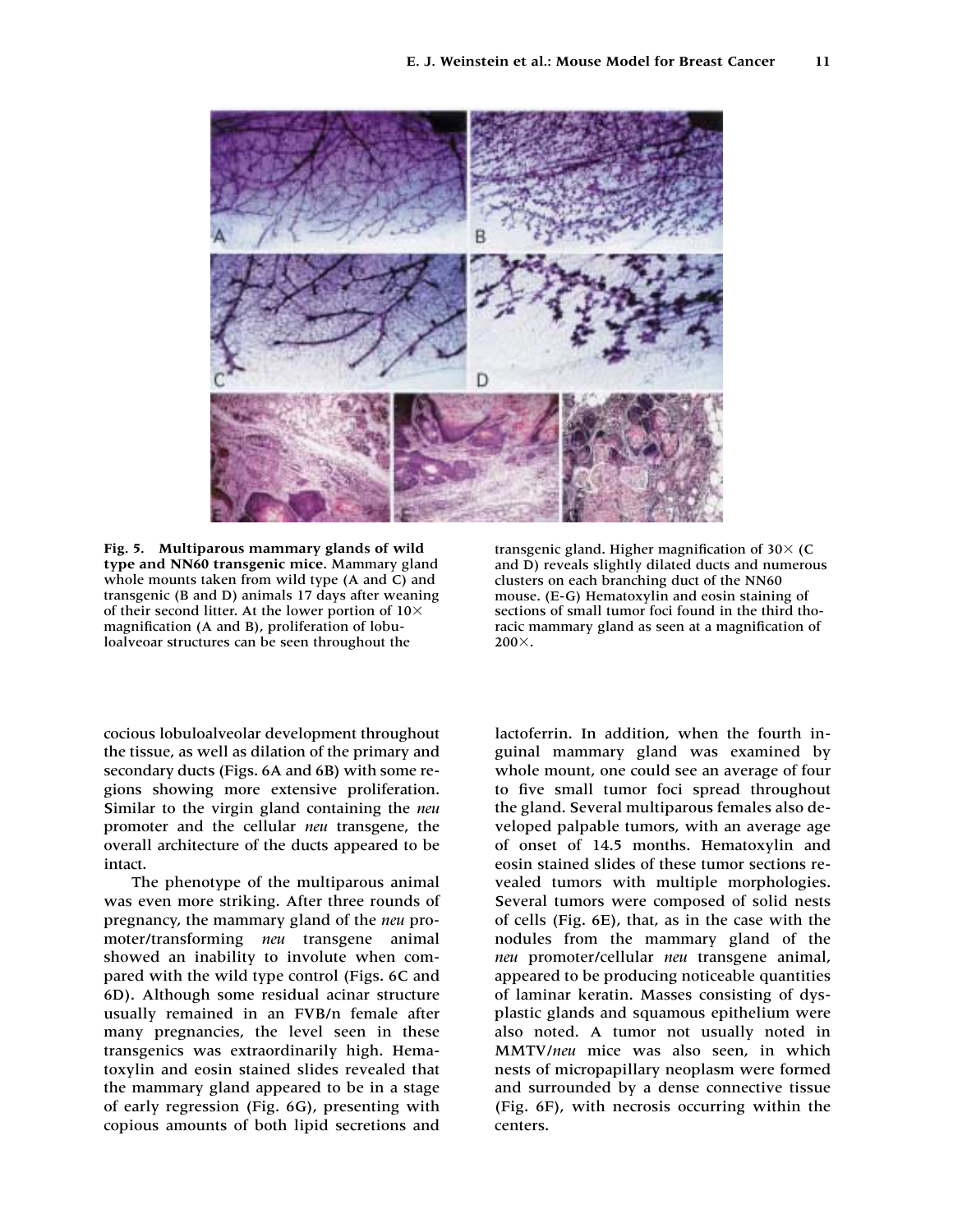

**Fig. 6. Mammary gland whole mounts and tumor histopathology of the TNT transgenic mouse.** (A) One year virgin mammary whole mount compared with (B), its TNT transgenic virgin littermate. Both mammary glands display normal ductal structure; whereas, the transgenic shows aberrant proliferation of lobuloeolar structures along the ducts. (C) Wild type adult multiparous mammary gland has undergone complete regres-

## *Expression of Transforming* neu *in Mammary Gland Tumors*

The phenotype of the TNT transgenic mice was considerably more subtle than that of the MMTV/activated neu line, which developed mammary gland tumors in multiparous animals within 3 to 4 months of life. Since the transgene was the same in both mouse models, we hypothesized that differences may exist in expression levels. Lysates were prepared from several tumors of the TNT mice and analyzed by western blot with anti-ErbB-2 antibodies (Fig. 7). Levels of the transgene varied among TNT tumor samples, but all tumors showed elevated levels of expression when compared with wild type mammary tissue. In addition, all of the lysates examined showed considerably lower expression levels than those of the MMTV/*neu* tumors.

# **Discussion**

The correlation between over-expression and amplification of the *c-erbB-2* gene and human sion and appears similar to the virgin animal; whereas, the TNT transgenic (D) failed to regress even after several months. Small foci can be distinguished throughout the transgenic mammary gland. Magnification at  $200\times$  of hematoxylin and eosin stained sections of activated *neu* induced (E) solid nests of anaplastic cells, (F) micropapillary adenocarcinoma or, (G) hyperplastic mammary gland producing lactoferrin and lipid droplets.

cancer is persuasive and well documented (33,34). Equilibrium between monomeric and dimeric *erbB-2* protein may play a role in explaining the importance of gene over-expression in carcinomas. As gene amplification and over-expression occurs, the ratio of protein shifts to the dimerized state, which leads to higher levels of receptor phosphorylation and activation of cellular substrates. It therefore follows, and has been shown in vitro (16,17), that high levels of expression of *neu* will transform cells in culture; whereas, lower levels transcribed from weaker promoters may not. Although not able to transform cells over a short period of time, we hypothesized that a weak promoter driving low levels of *neu* throughout the life of the mouse would have a pathological effect on the mammary gland. To create a mouse model for human breast cancer, we amplified *neu* by adding a transgene of the *neu* promoter directing *neu* cDNA expression. This promoter should have expression levels more closely related to those seen in patients than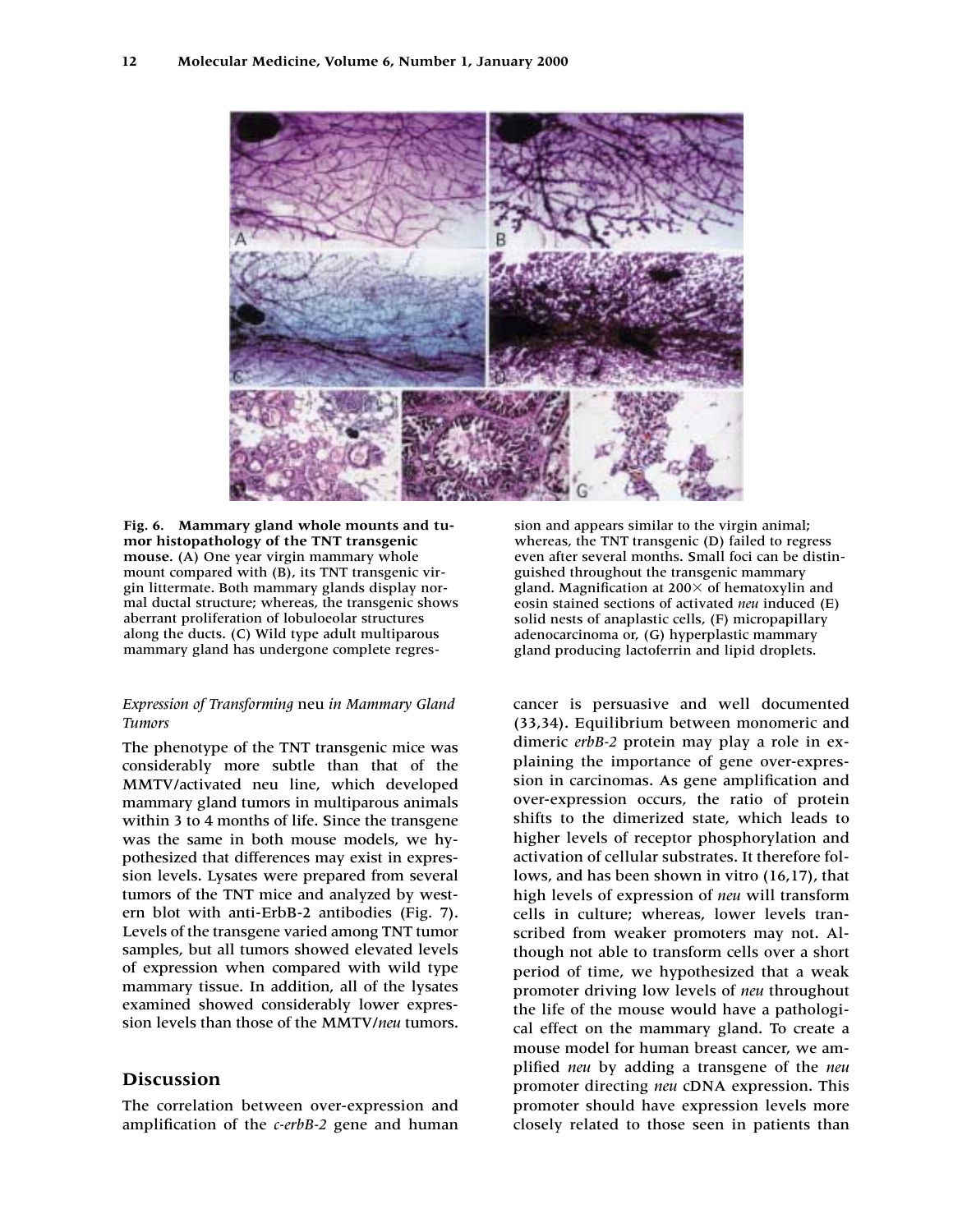

**Fig. 7. Western blot analysis of TNT tumor lysates.** Wild type mammary glands from day 3 lactation and day 15 pregnancy, TNT tumors and MMTV-*neu\** tumors were homogenized and run on an 8% SDS-PAGE gel. Band of approximately 185 kDa elucidated using anti-neu (Ab-3) from Oncogene Research Products, Cambridge, MA.

those achieved in past models. Furthermore, the *neu* promoter should regulate temporal and spatial transcription of *neu* in a way that physiologically parallels cases of human cancer involving *neu* amplification and overexpression. Examination of expression levels in MCF-7 cells, a human mammary epithelial cell line, helped to fortify this belief. The promoter was found to be transcriptionally active, but at a lower level than that observed with the MMTV promoter.

The transgenic mouse line created with a single inserted copy of this construct, called NN60, does show elevated levels of *neu* in the mammary gland. The extremely sensitive method of RT-PCR is needed to show transcription of the transgene. Since this protocol is not quantitative, we cannot compare the level of transgene in the various stages of mammary gland development nor compare it to the levels of endogenous *neu.* It is clear, however, that RNA from the transgene is present in the virgin, pregnant and regressed mammary gland, while absent or below the level of detection in the lactating gland. It should be noted that an identical pattern of expression was seen by others when examining endogenous *neu* through use of RT-PCR (24). In addition, the promoter proved to be active in the ovary, testis, lung, and heart of the adult mouse, while inactive in the liver and kidney. Most of these findings confirm previous expression studies (26). Of notable exception was the study that showed *neu* expression in the adult rat kidney (35), leading one to expect expression in the mouse as well. In addition, although there have been no rodent studies documenting the presence of *neu* in the testis, one report of immunostaining for erbB-2 indicated that the testes were negative in adult human tissue (36). Whether these are species-specific differences or the result of upstream enhancer elements missing from the transgenic promoter remains to be evaluated. Perhaps a more interesting facet concerning tissue expression is that not all tissues over-expressing *neu* show a pathological phenotype. The transgenic animals have a normal lifespan and, although there are clearly phenotypes in the female mammary gland, organs such as the heart, ovary and lung appear normal. It is not clear, however, whether this difference in organ response to the transgene is due to levels of expression within the organ or the need for additional, tissue-specific factors to influence the activity of *neu.*

The NN60 transgenic mouse displays a significant mammary phenotype, despite having only a single additional copy of the *neu* promoter/transgene. With only moderate over-expression, the virgin mammary tree undergoes lobuloalveolar hyperplasia throughout the gland. This effect is enhanced with time. Whole mounts of a 19-month-old virgin transgenic mouse appeared similar to that of a mouse in an early stage of pregnancy. As previously noted, earlier mouse models for the study of mammary gland carcinoma development utilized promoters that were basically inactive until pregnancy was induced in the animal. The *neu* promoter, however, does show a uniform effect in the virgin mammary gland and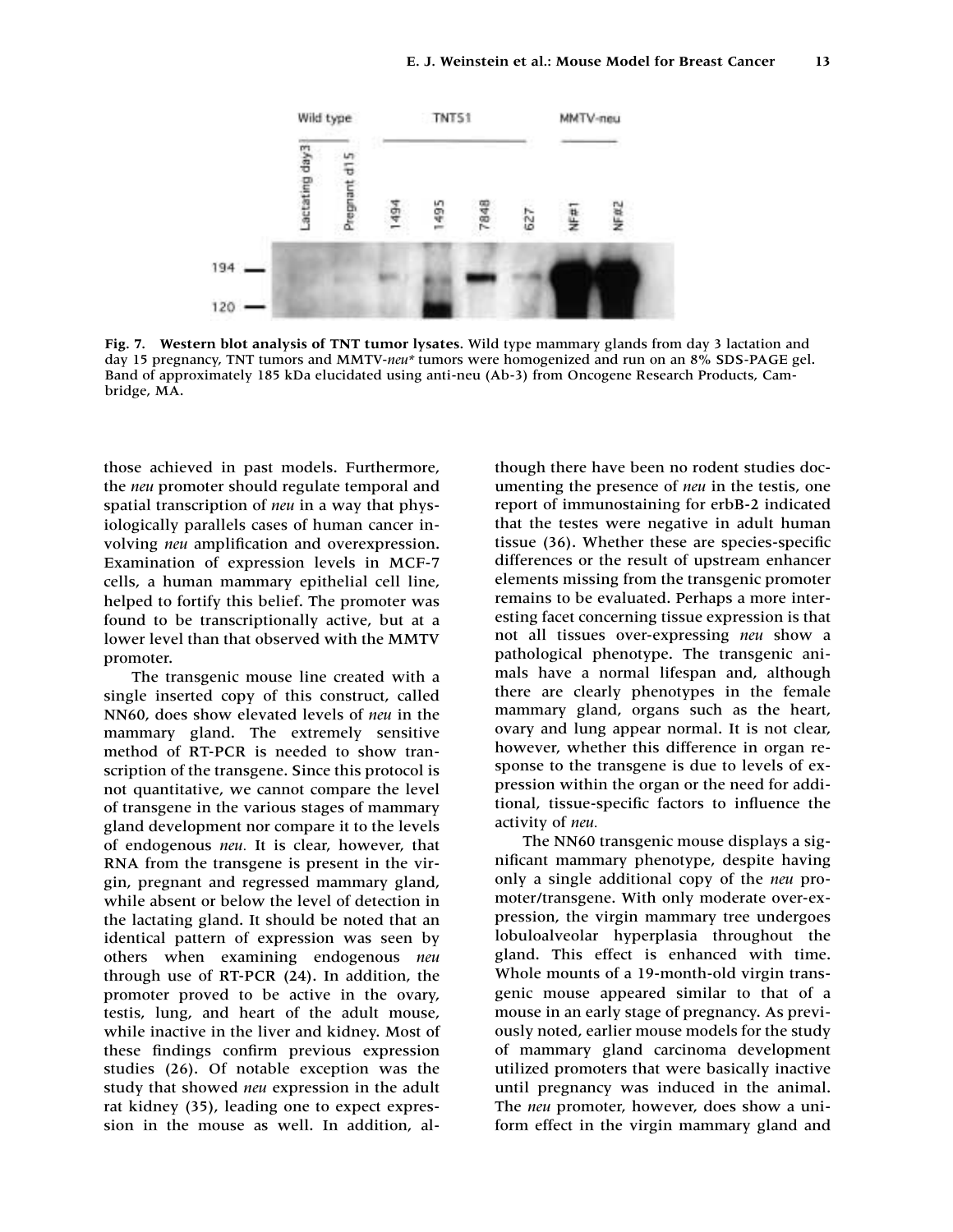may be useful in the study of the effect of other oncogenes on the virgin gland.

The proliferative phenotype is enhanced once the mouse has undergone multiple rounds of pregnancy and regression. Rather than reverting to a near virgin state, the gland continues to produce milk proteins and lipids long after weaning. These results present an interesting contrast to those obtained from the MMTV/*neu* transgenic mouse (19), wherein mammary gland function and development was normal until the appearance of focal tumors. This may be due to the fact that *neu,* under the direction of the transgenic *neu* promoter, appears to be expressed evenly throughout the gland, as can be seen by observing its proliferative effects in a mammary gland whole mount. The MMTV promoter, however, tends to be active in some regions of the mammary gland, while inactive in others. This model also raises interesting questions concerning the protective effect of pregnancy against breast cancer. It has long been established that a woman's risk of developing breast cancer decreases if she has undergone full-term pregnancy before the age of twenty (37). This model suggests, however, that in cases where the *neu* gene is amplified, there is a proliferative effect associated with pregnancy, as can be seen in the whole mounts of the multiparous mammary glands.

Oncogenic forms of *neu* transgenes have facilitated the study of the transforming potential of *neu* in mice, although their physiologic relevance has been questionable. An activating point mutation in the transmembrane *ErbB-2,* similar to the rat Val664Glu has never been identified in human breast cancer patients. Recent work, however, revealed somatic mutations within the transgene of MMTV/*neu* mice over-expressing the non-transforming protooncogene, which lead to elevated levels of ErbB-2 tyrosine phosphorylation (38). Our mice carrying the *neu* promoter/transforming *neu* transgene recapitulate the phenotype seen in the NN60 line and develop palpable mammary gland tumors at approximately 14.5 months of age. These tumors not only have a much longer latency than those of the MMTV/activated *neu* mice, but show significantly lower levels of transgenic protein.

The mouse models described here show that even a small perturbation in *neu* expression can lead to a clear phenotype in the mammary gland. This reinforces the strong correlation between *neu* amplification and breast cancer. In addition, these models demonstrate the usefulness of the *neu* promoter in the study of oncogenes in the virgin mammary gland.

# **Acknowledgments**

We would like to thank A. Harrington for microinjection and significant technical assistance and H. Chen and J. Pinkas for extensive review of this manuscript. We also thank M. Bedford, H. Chen, K Fitzgerald, and J. Pinkas for technical assistance and advice on experimental approaches.

# **References**

- 1. Shih C, Padhy LC, Murray M, Weinberg RA. (1981) Transforming genes of carcinomas and neuroblastomas introduced into mouse fibroblasts. *Nature* **290:** 261–264.
- 12. King CR, Kraus MH, Aaronson SA. (1985) Amplification of a novel *v-erbB*-related gene in a human mammary carcinoma. *Science* **229:** 974–976.
- 13. Coussens L, Yang-Feng TL, Liao YC, et al. (1985) Tyrosine kinase receptor with extensive homology to EGF receptor shares chromosomal location with *neu* oncogene. *Science* **230:** 1132– 1139.
- 14. Semba K, Kamata N, Toyoshima K, Yamamoto T. (1985) A *v-erbB*-related protooncogene, *c-erbB-2,* is distinct from the *c-erbB-1*/epidermal growth factor-receptor gene and is amplified in a human salivary gland adenocarcinoma. *Proc. Natl. Acad. Sci. U.S.A.* **82:** 6497–6501.
- 15. Zeillinger R, Kury F, Czerwenka K, et al. (1989) HER-2 amplification, steroid receptors and epidermal growth factor receptor in primary breast cancer. *Oncogene* **4:** 109–114.
- 16. Prigent SA, Lemoine NR. (1992) The type 1 (EGFR-related) family of growth factor receptors and their ligands. *Prog. Growth Factor Res.* **4:** 1–24.
- 17. Slamon DJ, Godolphin W, Jones LA, et al. (1989) Studies of the HER-2/*neu* proto-oncogene in human breast and ovarian cancer. *Science* **244:** 707– 712.
- 18. Parkes HC, Lillycrop K, Howell A, Craig RK. (1990) *C-erbB2* mRNA expression in human breast tumours: comparison with c-*erbB2* DNA amplification and correlation with prognosis. *Br. J. Cancer* **61:** 39–45.
- 19. Heintz NH, Leslie KO, Rogers LA, Howard PL. (1990) Amplification of the *c-erb B-2* oncogene and prognosis of breast adenocarcinoma. *Arch. Pathol. Lab. Med.* **114:** 160–163.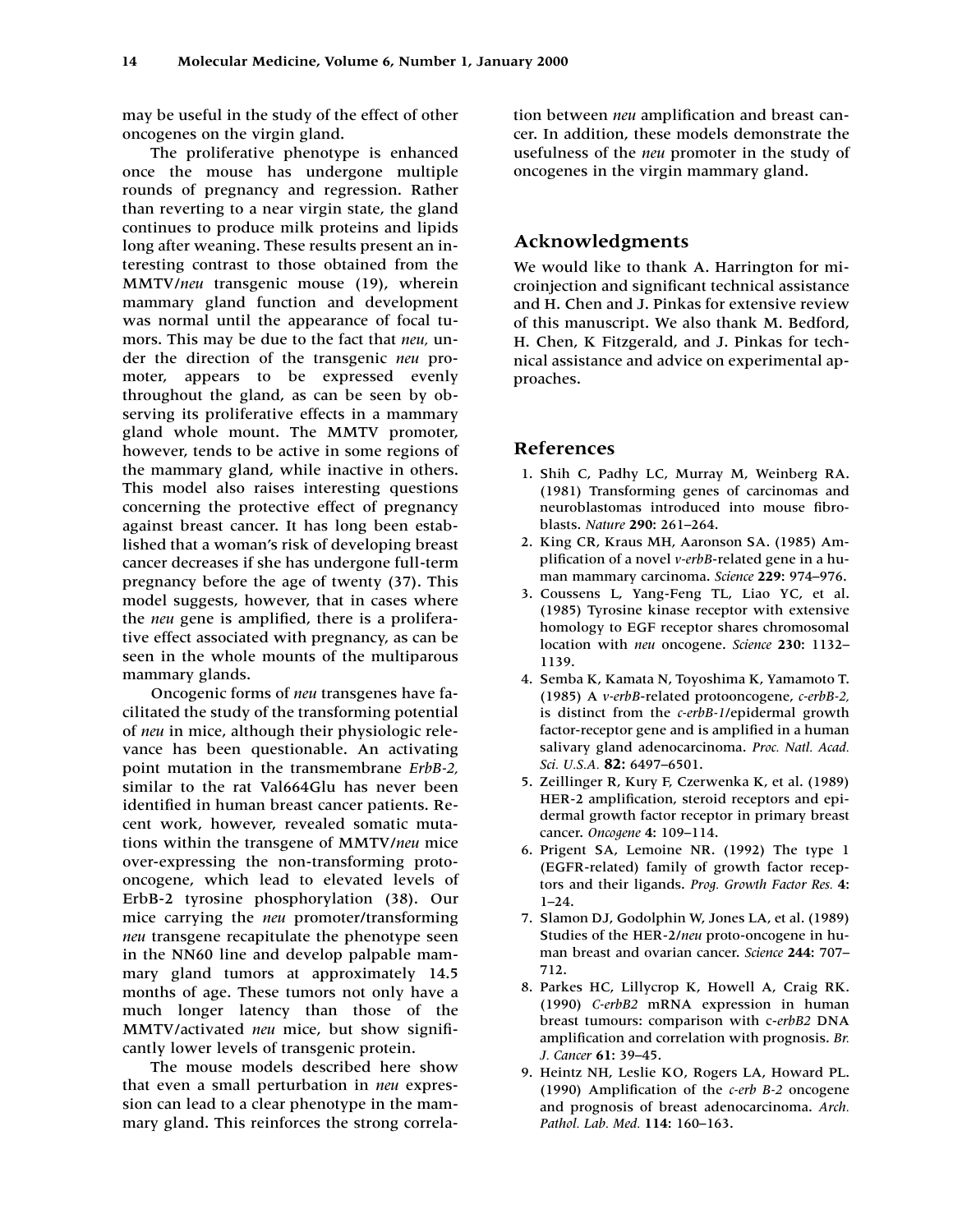- 10. Tiwari RK, Borgen PI, Wong GY, Cordon CC, Osborne MP. (1992) HER-2/*neu* amplification and overexpression in primary human breast cancer is associated with early metastasis. *Anticancer Res.* **12:** 419–425.
- 11. Makar A, Desmedt EJ, DePotter CT, Vanderheyden JD, Schatteman ES. (1990) *Neu* oncogene in breast cancer and its possible association with the risk of distant metastases. *Acta Oncologica* **29:** 931–934.
- 12. Slamon DJ, Clark GM, Wong SG, Levin WJ, Ullrich A, McGuire WL. (1987) Human breast cancer: correlation of relapse and survival with amplification of the *HER-2/neu* oncogene. *Science* **235:** 177–182.
- 13. Persons DL, Borelli KA, Hsu PH. (1997) Quantitation of *HER-2/neu* and *c-myc* gene amplification in breast carcinoma using fluorescence in situ hybridization. *Mod. Pathol.* **10:** 720–727.
- 14. Berger MS, Locher GW, Saurer S, et al. (1988) Correlation of *c-erbB-2* gene amplification and protein expression in human breast carcinoma with nodal status and nuclear grading. *Cancer Res.* **48:** 1238–1243.
- 15. Hudziak RM, Schlessinger J, Ullrich A. (1987) Increased expression of the putative growth factor receptor p185HER2 causes transformation and tumorigenesis of NIH 3T3 cells. *Proc. Natl. Acad. Sci. U.S.A.* **84:** 7159–7163.
- 16. Hung MC, Schechter AL, Chavray PY, Stern DF, Weinberg RA. (1986) Molecular cloning of the *neu* gene: absence of gross structural alteration in oncogenic alleles. *Proc. Natl. Acad. Sci. U.S.A.* **83:** 261–264.
- 17. Di Marco E, Pierce JH, Knicley CL, Di Fiore PP. (1990) Transformation of NIH 3T3 cells by overexpression of the normal coding sequence of the rat *neu* gene. *Mol. Cell Biol.* **10:** 3247–3252.
- 18. Muller WJ, Sinn E, Pattengale PK, Wallace R, Leder P. (1988) Single-step induction of mammary adenocarcinoma in transgenic mice bearing the activated *c-neu* oncogene. *Cell* **54:** 105– 115.
- 19. Guy CT, Webster MA, Schaller M, Parsons TJ, Cardiff RD, Muller WJ. (1992) Expression of the *neu* protooncogene in the mammary epithelium of transgenic mice induces metastatic disease. *Proc. Natl. Acad. Sci. U.S.A.* **89:** 10578–10582.
- 20. White MR, Hung MC. (1992) Cloning and characterization of the mouse *neu* promoter. *Oncogene* **7:** 677–683.
- 21. Cardiff RD, Muller WJ. (1993) Transgenic mouse models of mammary tumorigenesis. *Cancer Surv.* **16:** 97–113.
- 22. Pittius CW, Sankaran L, Topper YJ, Henninghausen L. (1988) Comparison of the regulation of the whey acidic protein gene with that of a hybrid gene containing the whey acidic protein gene promoter in transgenic mice. *Mol. Endocrinol.* **2:** 1027–1032.
- 23. Knepper JE, Medina D, Butel JS. (1986) Differential expression of endogenouse mouse mammary tumor virus genes during development of the BALB/c mammary gland. *J. Virol.* **59:** 518– 521.
- 24. Schroeder JA, Lee DC. (1998) Dynamic expression and activation of ERBB receptors in the developing mouse mammary gland. *Cell Growth Differ.* **9:** 451–464.
- 25. Flanagan JG, Leder P. (1988) *neu* Protooncogene fused to an immunoglobulin heavy chain gene requires immunoglobulin light chain for cell surface expression and oncogenic transformation. *Proc. Natl. Acad. Sci. U.S.A.* **85:** 8057–8061.
- 26. Dougall WC, Qian X, Peterson NC, Miller MJ, Samanta A, Green MI. (1994) The *neu* oncogene: signal transduction pathways, transformation mechanisms and evolving therapies. *Oncogene* **9:** 2109–2123.
- 27. Sympson CJ, Talhouk RS, Alexander CM, et al. (1994) Targeted expression of stromelysin-1 in mammary gland provides evidence for a role of proteinases in branching morphogenesis and the requirement for an intact basement membrane for tissue-specific gene expression. *J. Cell Biol.* **125:** 681–693.
- 28. Daniel CW, Silberstein GB. (1987) In: Neville MC, Daniels CW (eds.) *The Mammary Gland Development, Regulation, and Function.* Plenum Press, New York, N.Y., pp. 3–36.
- 29. Borellini F, Oka T. (1989) Growth control and differentiation in mammary epithelial cells. *Environ. Health Perspect.* **80:** 85–99.
- 30. Lee M, Kim H, Jeon D, et al. (1996) Iron metabolism-related genes and mitochondrial genes are induced during involution of mouse mammary gland. *Biochem. Biophys. Res. Commun.* **224:** 164–168.
- 31. Teng C, Pentecost BT, Chen YH, Newbold RR, Eddy EM, McLachlan JA. (1989) Lactotransferrin gene expression in the mouse uterus and mammary gland. *Endocrinology* **124:** 992–999.
- 32. Strange R, Li F, Saurer S, Burkhardt A, Fris RR. (1992) Apoptotic cell death and tissue remodelling during mouse mammary gland involution. *Development* **115:** 49–58.
- 33. Ross JS, Fletcher JA. (1998) The *HER-2/neu* oncogene in breast cancer: prognostic factor, predictive factor, and target for therapy. *Stem Cells* **16:** 413–428.
- 34. Revillion F, Bonneterre J, Peyrat JP. (1998) *ERBB2* oncogene in human breast cancer and its clinical significance. *Eur. J. Cancer* **34:** 791– 808.
- 35. Kokai Y, Cohen JA, Drebin JA, Greene MI. (1987) Stage- and tissue-specific expression of the *neu* oncogene in rat development. *Proc. Natl. Acad. Sci. U.S.A.* **84:** 8498–8501.
- 36. Press MF, Cordon CC, Slamon DJ. (1990) Expression of the *HER-2/neu* proto-oncogene in